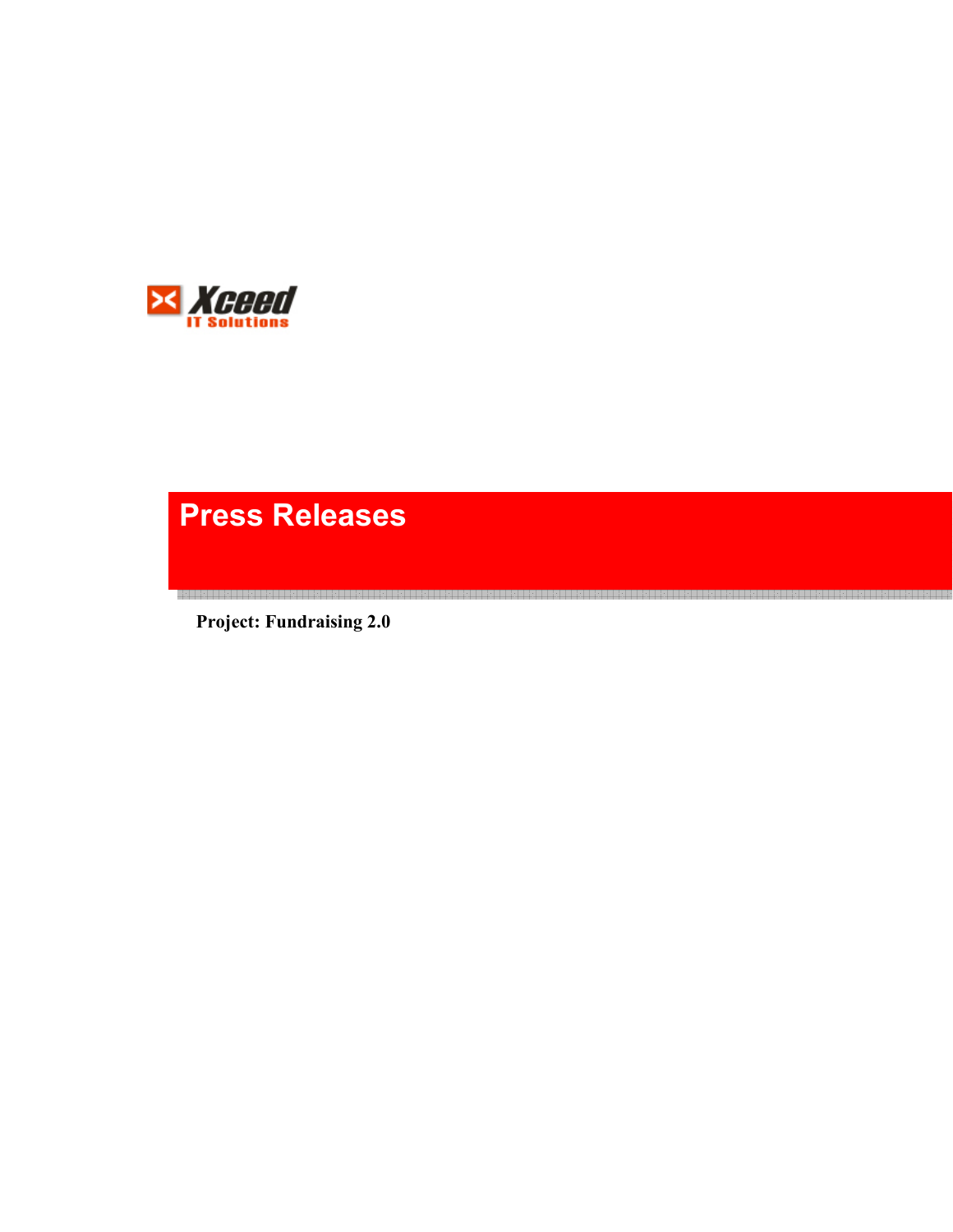## **For Immediate Release**

11820 Miramar Parkway Suite 104 Miramar, Florida 33025 Website: http://rifa.org/index.php?in=1

## **Rifa 2.0 To Launch Fundraising Company For Non-Profit Organizations**

Miramar, Fla., August 18, 2008 – Rifa 2.0, a well established social networking site, has launched Rifa 2.0, Inc. to help non-profit organizations in spreading awareness and raising money for their organizations by providing a platform where they can interact with several like-minded people daily.

After years of experience in live networking, the team has come out with this innovative idea of involving Web 2.0 technology to expand its benefits to reach the non-profit organizations. Web 2.0 brought a revolution in the computer industry by facilitating and providing Internet as a powerful tool to communicate and share information in the form of videos, blogs etc.

According to Odalys Anton, VP Rifa 2.0, "Social networkers have great marketing potential to interact with different communities by messaging other members, join forums, write blogs, link to other sites and post audio and video clips." She further adds, "Concepts and tools of social networking can be integrated with non-profit sites and other organizations that support the idea of bringing positive change in the society through nonprofit organizations."

Jose Anton, President Rifa 2.0, Inc., says, "Rifa 2.0 is a small team of dedicated and talented persons with five highly qualified members in its board of directors and their aim is to decrease the cost of fundraising for nonprofits by providing the public with a safe, easy, efficient way to give to the charity of their choice ."

Company has just conducted its first official board of directors meeting. In the meeting, future modus operandi and strategies were discussed. They all agreed to create an attractive networking site that might encourage charity in and utilize benefits of social networking in a positive manner.

About Rifa 2.0

Rifa 2.0 is a Florida based social networking site that aims to increase charitable giving from individuals and companies; decrease the cost of fundraising for nonprofits by providing the public with a safe, easy, efficient way to give to the charity of their choice and by creating an online community for non-profits, profits and people; and enable nonprofits to engage supporters through low-cost online fundraising.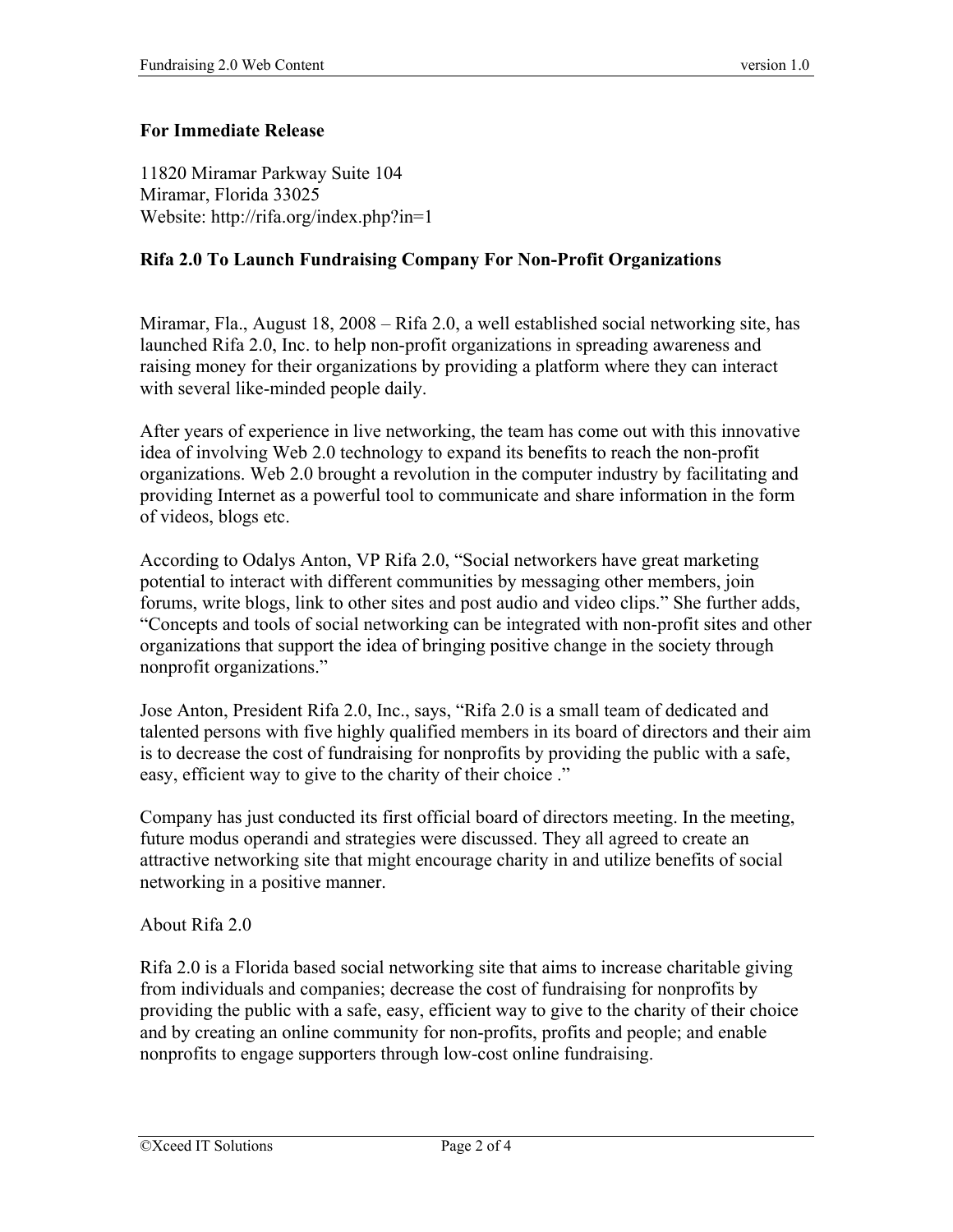## **For Immediate Release**

11820 Miramar Parkway Suite 104 Miramar, Florida 33025 Website: http://rifa.org/index.php?in=1

## **Rifa 2.0 Launches New Social Networking Site**

Miramar, Fla., March, 2009 – Rifa 2.0 has launched its new social networking website that will provide an interactive platform for everyone who wants to raise or donate funds for non-profit organizations.

Jose Anton, President Rifa 2.0, Inc., says, "Our new website will feature Fundraising 2.0 and Breakfast 2.0 as an innovative medium to assist non-profit organizations raise money by developing relations. Fundraising 2.0 will also help donors to select an organization or cause for which they want to donate." According to him, "Another striking feature is Breakfast 2.0 that will be hosted weekly to bring people from different fields to share their ideas at one place."

Odalys Anton, VP Rifa 2.0 Inc., explains, "Fundraising 2.0 will provide an opportunity to convert your valuable gifts into cash and with every transaction GreenCode Technologies, Inc will donate 9% of the fee to our organization that will further go to the organization that are registered and certified by Fundraising 2.0."

Social networking and Web 2.0 technology has proved its potential in the field of online marketing and advertising. To harness its benefit for the social cause was an innovative idea which has acquired an interface in March 2009 in the form of Rifa 2.0.

About Rifa 2.0 Inc.

Rifa 2.0 is a Florida based social networking site that aims to increase charitable giving from individuals and companies; decrease the cost of fundraising for nonprofits by providing the public with a safe, easy, efficient way to give to the charity of their choice and by creating an online community for non-profits, profits and people; and enable nonprofits to engage supporters through low-cost online fundraising.